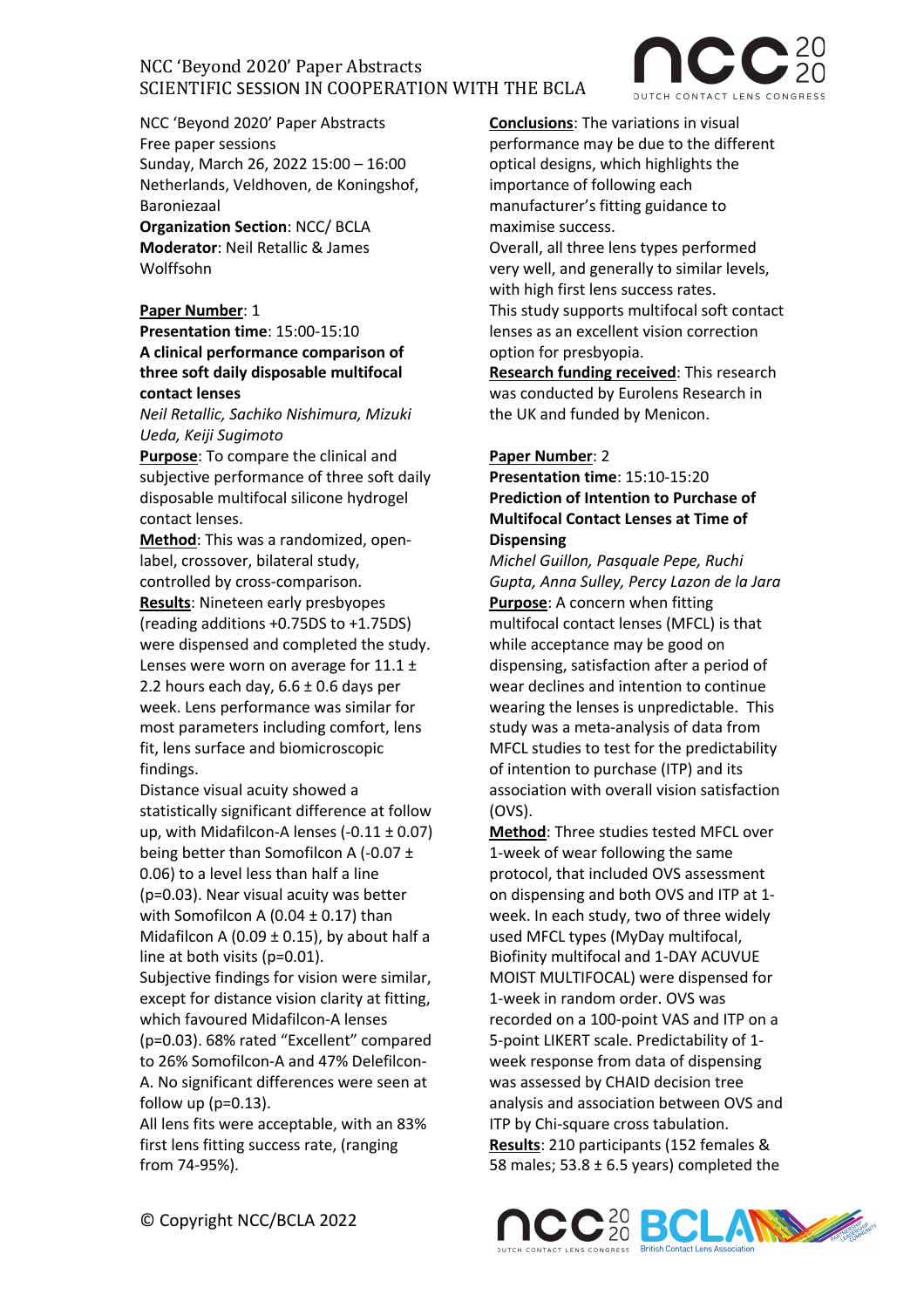studies, equally distributed between emergent n=65, established n=70 and advanced n=75 presbyopes. Positive ITP was 55.0% (emergent 60.0%, established 48.7%; advanced 56.7%) with 19.5% uncertain and 25.5% negative. OVS at dispensing was an indicator of ITP ( $p$ <0.001): for OVS dispensing  $\leq$  63 ITP was 65.9% negative and 17.1% positive and OVS at dispensing > 94 was 74.6% positive ITP and 16.1% negative. For the 155 subjects reporting good OVS (satisfaction highest tercile) at 1-week, 128 (82.5%) had a positive ITP and 7 (4.5%) negative.

**Conclusions**: OVS at the time of fitting MFCL is an indicator of ITP that helps inform the eye care professional on the likeliness of success, hence, reducing unsuccessful dispensing and optimizing chair time.

**Research funding received**: Study sponsored by CooperVision, Inc.

#### **Paper Number**: 3

**Presentation time**: 15:20-15:30 **Perceptions of contact lens wear amongst spectacle and contact lens wearers with presbyopia** 

*Neil Retallic, Manbir Nagra, Kimiko Kadohara, Fokko Trip, Shehzad Naroo* **Purpose**: To identify factors influencing contact lens uptake amongst individuals with presbyopia.

**Method**: Adults in the Netherlands with presbyopia (≥40 years) were invited to complete an online survey covering perceived barriers and motivators for contact lens use. Only those with presbyopia, who were existing contact lens wearers or spectacle wearers willing to try contact lenses were included. **Results**: Two-hundred and twenty-one respondents provided data eligible for inclusion, most participants had spectacles (84.2%) and around half were contact lens wearers (55.7%). An absence of practitioner recommendation was the most common cause for not considering contact lenses. Of those who solely wore spectacles

(n=111) around two thirds (65.8%) stated their practitioner had never recommended contact lenses as an eyewear option. Out of the contact lens wearers (n=110) around half (50.9%) reported their practitioner usually discussed alternative contact lens options during routine check-ups. Across all respondents, practicality, convenience, visual and psychological reasons were the most frequently cited benefits of contact lenses. A lower proportion of non-wearers perceived potential enhancements to their quality of life (7.1%) or confidence levels (25.5%), in comparison to current wearers (20.9% and 31.8% respectively). The most common uses for contact lenses were for sport, work, and social activities. For those wearing both spectacles and contact lenses (n=81) few reported initial adaption challenges when switching between their eye wear options (8.7%). **Conclusions**: Eye care practitioners have an important role in making appropriate eye wear recommendations regarding both spectacle and contact lens options for presbyopia.

It appears patients relate to the advantages contact lenses provide and that most perceived barriers can be overcome with good education and advice.

**Research funding received**: This research was conducted by a consumer insights specialist agency (ADK INSIGHTS) based in the Netherlands with funding from Menicon Co., Ltd. Japan.

#### **Paper Number**: 4

**Presentation time**: 15:30-15:40 **Comparison of Overall Vision Satisfaction of a Multifocal Contact Lens on Dispensing and after 1-week Daily Wear to Predict Success** 

*Michel Guillon, Pasquale Pepe, Ruchi Gupta, Anna Sulley, Percy Lazon de la Jara* **Purpose**: Successful correction of presbyopia with multifocal contact lenses (MFCL) requires fulfilling vision needs at all distances while maintaining

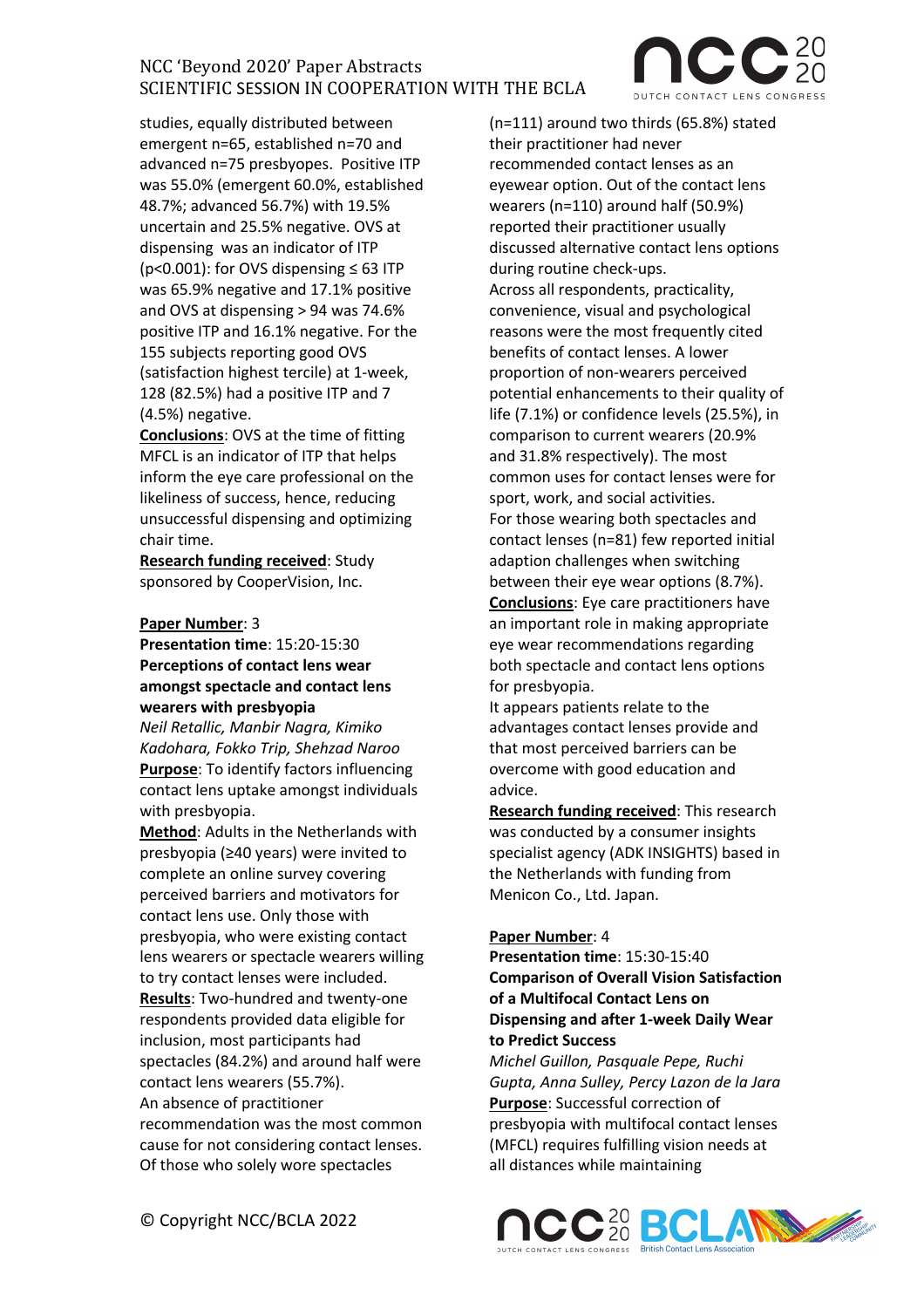

binocularity for emergent to advanced presbyopes. A three-add MFCL system (Binocular Progressive System, BPS, CooperVision) shown to have a high fit success rate, good vision performance and maintenance of binocularity was tested in three different studies following the same protocol. The objective was to report vision satisfaction achieved with the MFCL using the BPS and determine predictive success factors at the MFCL dispensing visit via a meta-analysis using CHAID decision tree.

**Method**: BPS daily disposable, silicone hydrogel MFCLs were dispensed for 1 week. Vision satisfaction was recorded on a 100-point VAS for distance, intermediate, near and overall vision (OVS) at dispensing and after 1-week of wear. Subjective comfort (100-point VAS) was also recorded.

**Results**: 210 presbyopes completed the studies, fitted either with a low (emergent n=65), medium (established n=70) or high (advanced n=75) addition BPS lens. High OVS (median 89) was reported at dispensing with vision satisfaction scores >85 for all distances (median: distance= 88.0; intermediate= 90.0; near= 89.0). High OVS was maintained (median 87.0) with vision satisfaction scores >85 for all distances (median: distance= 88.0; intermediate= 89.0; near= 86.5). OVS at 1 week was predictable based upon OVS at dispensing (p<0.001): 90.4% of wearers reported high OVS at 1-week if OVS at dispensing was ≥89.0,whereas only 41.6% reported the same if OVS at dispensing was<89 and 10% if <64. High comfort was reported after 1week of wear (median: dispensing 93.0; 1-week 90.0). **Conclusions**: The analysis demonstrated that the BPS achieved good vision satisfaction on dispensing and after 1 week of daily wear. Good success predictability is possible at the time of dispensing; high satisfaction scores on dispensing are associated with those after 1-week's daily wear.

**Research funding received**: Study sponsored by CooperVision, Inc

#### **Paper Number**: 5

## **Presentation time**: 15:40-15:50 **Trends in soft contact lens wearers with presbyopia behaviours and attitudes during COVID-19**

*Neil Retallic, Shehzad Naroo, Kimiko Kadohara, Marjolein Maas, Manbir Nagra* **Purpose**: To characterise the impact of the COVID-19 pandemic on soft contact lens (SCL) wearers with presbyopia in the Netherlands.

**Method**: SCL wearers with presbyopia (aged ≥40 years old) completed an online questionnaire during March - April 2021. Data pertaining to change in lens wear; reasons for reduced wear; and spectacle: contact lens wear ratios, were obtained across 7 established markets, (6 in Western Europe and the USA). Frequency data from the Netherlands was compared to global means.

**Results**: Single vision lenses were the most worn SCL by respondents from the Netherlands (83.6%); with the remainder wearing multifocal lenses (16.4%). Almost one-quarter of these 110 respondents felt their SCL wear had decreased during the pandemic (22.2% Netherlands, 35.5% globally), and around two-thirds perceived it to have remained the same (65.4% Netherlands, 54.6% globally). Whilst there was an approximate 3-fold increase in individuals exclusively using spectacles during the pandemic; the proportion of exclusive SCL wearers remained unchanged (2.5%). Additionally, those wearing contact lenses ≥60% of the time reduced from 67.9% to 63.1%, (59.3% to 45.4% globally). Leaving the house less (68.2.%), undertaking fewer contact lens related activities (27.3%); and increased awareness of risk/hygiene (4.5%) were the most cited reasons for reduced wear. Globally these were also the top reasons, although some regions reported difficulties accessing care and cost related issues.

There was a high desire to return to prepandemic wear schedules (75% Netherlands, 83.9% globally).